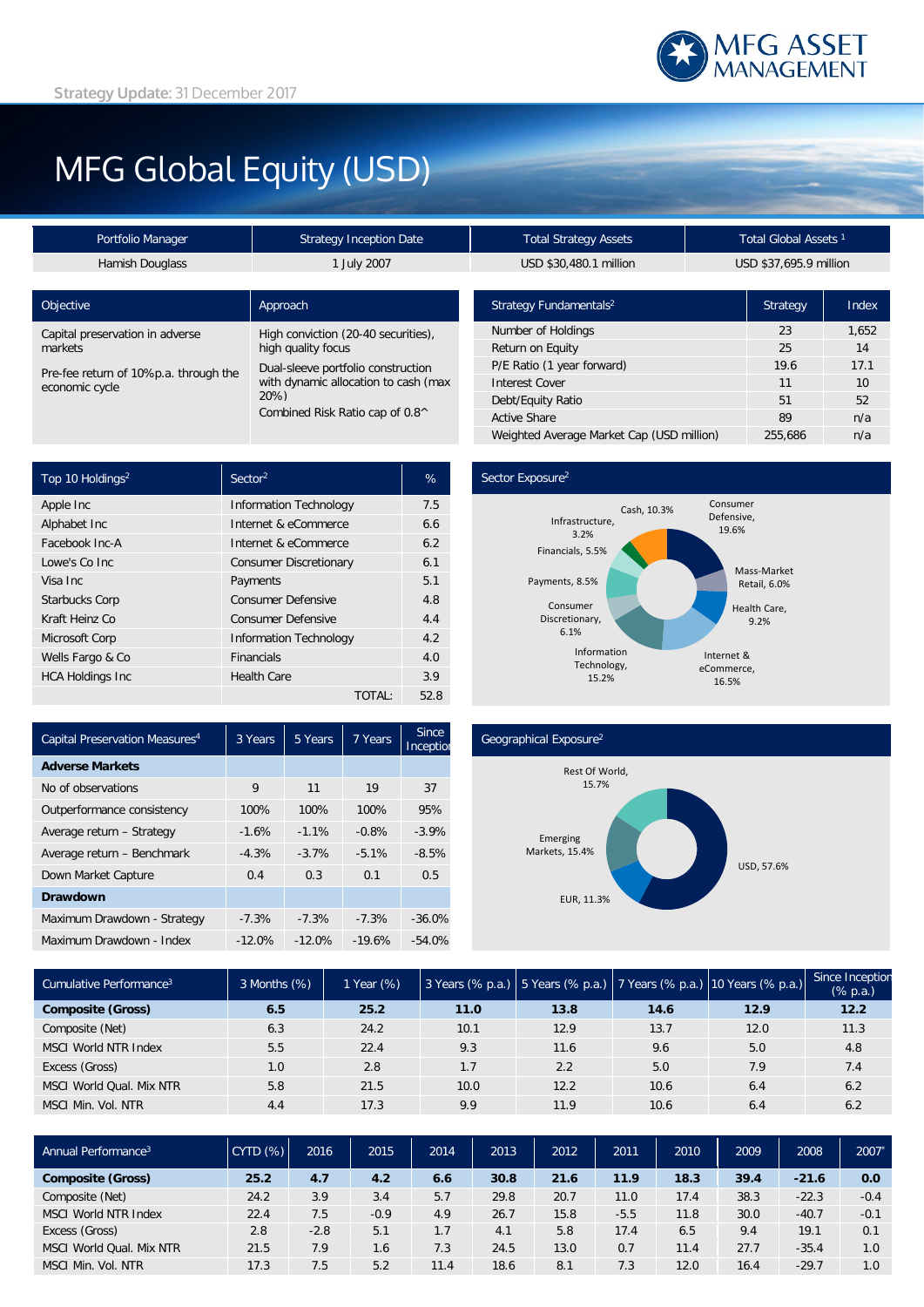| Supplementary Statistical Measures <sup>5</sup> | 3 Years | 5 Years | 7 Years | Since Inception |
|-------------------------------------------------|---------|---------|---------|-----------------|
| Turnover                                        | 24.9%   | 21.1%   | 18.2%   | 14.8%           |
| Beta                                            | 0.9     | 0.9     | 0.7     | 0.7             |
| Tracking Error (% p.a.)                         | 3.8%    | 4.0%    | 5.5%    | 6.9%            |
| Standard Deviation - Strategy                   | 9.4%    | 9.2%    | 9.5%    | 13.2%           |
| <b>Information Ratio</b>                        | 0.4     | 0.5     | 0.9     | 1.1             |

1 Comprised of all Global Strategies.

2 The data is based on a representative portfolio for the strategy. Sectors are internally defined. Geographical exposure is calculated on a look through basis based on underlying revenue exposure of individual companies held within the portfolio. The Index is the MSCI World NTR Index. Refer to the Important Notice below for further information.

3 Returns are for the Global Equity Composite and denoted in USD. Performance would vary if returns were denominated in a currency other than USD. Refer to the GIPS Disclosure section below for<br>further information. Composi under consideration. Actual fees may vary depending on, among other things, the applicable fee schedule and portfolio size. Fees are available upon request.

4 Risk measures are calculated before fees and in USD. An adverse market is defined as a negative quarter, rolled monthly, for the MSCI World Net TR USD Index, whilst drawdown measures are measured monthly.

5 Supplementary Statistical Measures Beta, Tracking Error and Information Ratio are calculated in USD using the MSCI World NTR Index.<br>^ Combined risk ratio is a measure of relative beta and relative drawdown to MSCI World

\* Returns are only for part year.

#### **IMPORTANT NOTICE**

This material is being furnished to you to provide summary information regarding Magellan Asset Management Limited 'doing business as'/'trading as' MFG Asset Management ('MFG Asset Management') and an investment fund or investment strategy managed by MFG Asset Management ('Strategy'). No distribution of this material will be made in any jurisdiction where such distribution is not authorised or is unlawful. This material is not intended to constitute advertising or advice of any kind and you should not construe the contents of this material as legal, tax, investment or other advice.

The investment program of the Strategy presented herein is speculative and may involve a high degree of risk. The Strategy is not intended as a complete investment program and is suitable only for sophisticated investors who can bear the risk of loss. The Strategy may lack diversification, which can increase the risk of loss to investors. The Strategy's performance may<br>be volatile. The past perform return from it. There can be no assurance that the Strategy will achieve any targeted returns, that asset allocations will be met or that the Strategy will be able to implement its investment Strategy or achieve its investment objective. The management fees, incentive fees and allocation and other expenses of the Strategy will reduce trading profits, if any, or increase losses. The Strategy will have limited liquidity, no secondary market for interests in the Strategy is expected to develop and there are restrictions on an investor's ability to withdraw and transfer interests in the Strategy. In making an investment decision, you must rely on your own examination of any offering documents relating to the Strategy.

No representation or warranty, express or implied, is made with respect to the correctness, accuracy, reasonableness or completeness of any of the information contained in this material. This information is subject to change at any time and no person has any responsibility to update any of the information provided in this material. MFG Asset Management will not be responsible or liable for any losses, whether direct, indirect or consequential, including loss of profits, damages, costs, claims or expenses, relating to or arising from your use or reliance upon any part of the information contained in this material including trading losses, loss of opportunity or incidental or punitive damages.

This material is strictly confidential and is being provided to you solely for your information and must not be copied, reproduced, published, distributed, disclosed or passed to any other<br>person at any time without the pr trademarks of their respective owners. Nothing contained herein should be construed as granting by implication, or otherwise, any licence or right to use any trademark displayed without the written permission of the owner.

United Kingdom - This material does not constitute an offer or inducement to engage in an investment activity under the provisions of the Financial Services and Markets Act 2000 (FSMA). This material does not form part of any offer or invitation to purchase, sell or subscribe for, or any solicitation of any such offer to purchase, sell or subscribe for, any shares, units or other type of investment product or service. This material or any part of it, or the fact of its distribution, is for background purposes only. This material has not been approved by a person<br>authorised under the FSMA and its di section 21 of the FSMA as a result of an exemption contained in the FSMA 2000 (Financial Promotion) Order 2005 as set out below. This material is exempt from the restrictions in the FSMA as it is to be strictly communicated only to 'investment professionals' as defined in Article 19(5) of the Financial Services and Markets Act 2000 (Financial Promotion) Order 2005 (FPO).

United States of America - This material is not intended as an offer or solicitation for the purchase or sale of any securities, financial instrument or product or to provide financial services. It is not the intention of MFG Asset Management to create legal relations on the basis of information provided herein. Where performance figures are shown net of fees charged to clients, the performance has been reduced by the amount of the highest fee charged to any client employing that particular strategy during the period under consideration. Actual fees may vary depending on, among other things, the applicable fee schedule and portfolio size. Fees are available upon request and also may be found in Part II of MFG Asset Management's Form ADV.

The MSCI World Index (Net) is a free-float adjusted market capitalization weighted index that is designed to measure the equity performance of 24 developed markets. Index results assume the reinvestment of all distributions of capital gain and net investment income using a tax rate applicable to non-resident institutional investors who do not benefit from double taxation treaties.

#### **GLOBAL INVESTMENT PERFORMANCE STANDARDS (GIPS®) DISCLOSURE**

Magellan Asset Management Limited, doing business as MFG Asset Management in jurisdictions outside Australia and New Zealand, (MFG Asset Management) claims compliance with the Global Investment Performance Standards (GIPS ®)

For the purpose of complying with GIPS, the Firm is defined as all discretionary portfolios managed by MFG Asset Management.

The Global Equity composite is a concentrated global equity strategy investing in high quality companies (typically 20-40 stocks). High quality companies are those companies that have sustainable competitive advantages which translate into returns on capital materially in excess of their cost of capital for a sustained period of time. The investment objectives of the Global Equity strategy are to earn superior risk adjusted returns through the business cycle whilst minimising the risk of a permanent capital loss. The composite was created in December 2011.

To achieve investment objectives, the composite may also use derivative financial instruments including, but not limited to, options, swaps, futures and forwards. Derivatives are subject to<br>the risk of changes in the marke effect, which may increase the volatility of the composite and may reduce its returns.

A list of composites and descriptions, as well as policies for valuing investments, calculating performance, and preparing compliant presentations are available upon request by emailing client.reporting@magellangroup.com.au

The representative portfolio is an account in the composite that closely reflects the portfolio management style of the strategy. Performance is not a consideration in the selection of the<br>representative portfolio. The cha representative portfolio and the other accounts in the composite is available upon request.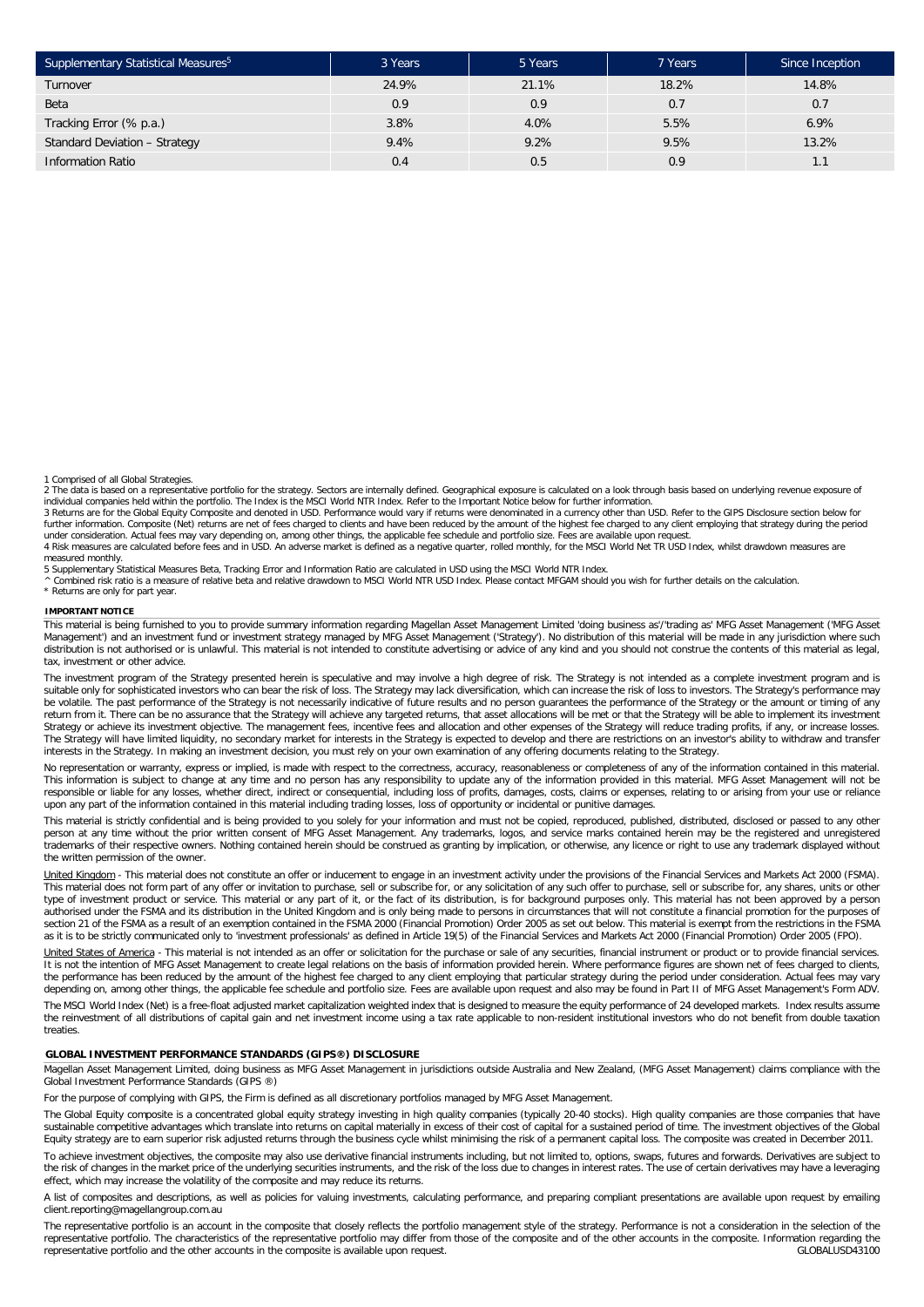# **Market Commentary**

Global stocks set record highs as they rose for a seventh straight quarter in the December quarter as US companies overall posted higher-than-expected earnings, the internet giants surged on strong results and their upbeat outlooks, US Congress slashed the corporate tax rate, the Federal Reserve projected that it would only tighten US monetary policy slowly, and the world's major economies grew in unison for the first time in about a decade. European stocks, however, slid on political uncertainty. Ten of the 11 industry classifications within the MSCI World Index rose in US-dollar terms over the quarter. IT and materials were the best-performing sectors while utilities fell.

US stocks reached unprecedented heights as Amazon, Alphabet and Microsoft were among tech stocks that surged after posting better-than-expected earnings. The biggest rewriting of tax laws since 1986 lowered the corporate tax rate from 35% to 21%. The Fed in December raised the cash rate by 25 basis points to between 1.25% and 1.5% and maintained a projection of three rate increases over 2018. The Fed made its fifth post-crisis rate increase – and third for 2017 – on signs that the US economy is growing at close to capacity. The third reading of GDP showed the US economy expanded 3.2% over the September quarter, a pace not achieved since the first quarter of 2015, while the unemployment rate stayed at a 17 year low of 4.1% in November.

European equities struggled after Chancellor Angela Merkel's Christian Democratic Union of Germany Party was unable to form a coalition after indecisive elections in September, Italy's president in December dissolved parliament and called for elections in March that populist euro-sceptic parties are expected to do well at, and pro-independence parties won a slender majority in elections in Catalonia in December, to leave unresolved the Catalonian drive for independence from Spain.

In Asia, Japanese stocks rose after Japan's Prime Minister Shinzō Abe won a snap general election in October that signalled the country's fiscal and monetary stimulus would continue and Japan's economic expansion reached seven consecutive quarters of growth. In China, stocks rose after the Communist party's 19th congress in October cemented the leadership of Xi Jinping across all levers of the government and a report showed China's economy expanded 6.8% in the September quarter from a year earlier.

# **Strategy Commentary**

The strategy recorded a positive return for the quarter. The largest contributors to performance included the investments in Lowe's, Apple and Microsoft. Lowe's gained after announcing higher-than-expected earnings growth for the third quarter and the US's second-largest home-improvement chain was seen as a major beneficiary of lower corporate taxes because it sources all its revenue in the US. Apple rose after its higher-thanexpected quarterly revenue and profit results showed iPhones remained popular, aided by the 10-year anniversary launch of the iPhone X, and that its services and wearables businesses are performing well. Microsoft gained after margin expansion in its server software and personal computers businesses drove quarterly earnings of 84 US cents a share, a result that beat consensus and guidance. While Microsoft has performed strongly, it remains an attractive investment proposition. Its business software products dominate in their categories and we expect Microsoft will lead the next generation of enterprise computing infrastructure via its investment in cloud services.

Over the quarter, stocks that lagged included investments in Sanofi, Oracle and eBay. Sanofi fell amid ongoing disputes regarding patent protections of its diabetes products and after third-quarter revenue missed estimates due to pressure on drug prices in the US. Oracle slid as guidance for next quarter's cloud-computing sales fell short of estimates. Despite lowerthan-expected growth, Oracle has made significant progress transitioning to cloud computing in recent years, particularly in applications, increasing its total addressable market. eBay fell when the owner of the online auction site marginally downgraded full-year earnings-per-share guidance due to issues at its StubHub ticket-selling site.